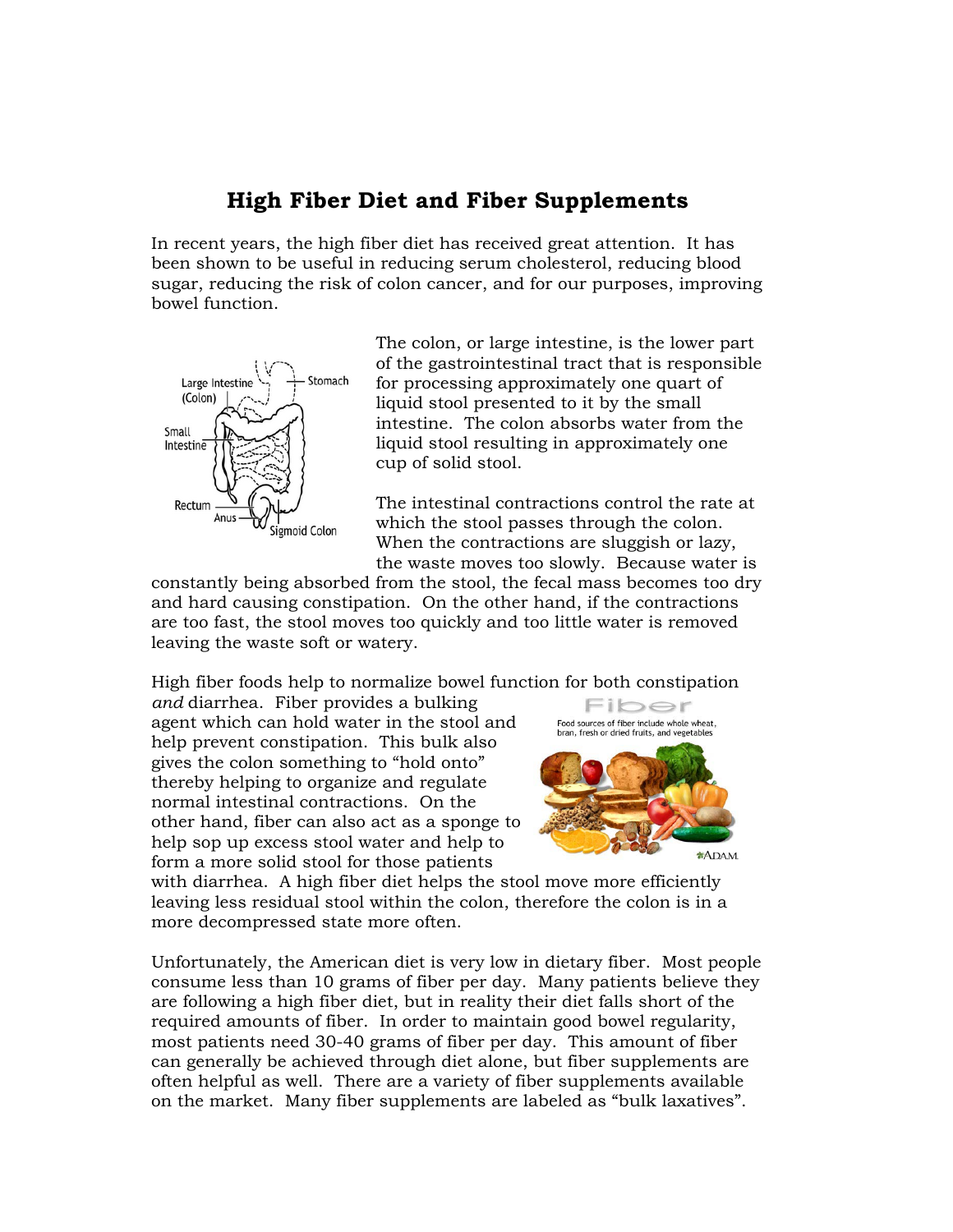This is not an accurate term because fiber is not a bowel stimulant like true laxatives. A better term would be "stool regulator".

Dietary fiber can generate increased intestinal gas, so us caution and increase your fiber intake *gradually*. This will help avoid excess gas. Although fiber can cause gas, as your bowels begin to move more regularly, you will be able to expel the gas more efficiently and decrease the symptoms of discomfort and bloating from gas.

It is often difficult to make the transition to a high fiber diet, so adding fiber supplements is often helpful. The following is a list of some fiber supplements available today:

## **Metamucil**

Capsules-take 5 capsules with 8 oz water 3-4 times a day. Each dose of 5 capsules contains 3 grams of fiber.

Powder-1 tsp contains 3 grams of fiber. Can take 3 times a day. Wafers-2 wafers contain 3.4 grams of fiber.

**FiberCon** caplets-take 2 caplets with 8 oz water 3-4 times a day.

## **Benefiber:**

Powder-2 tsp in 8 oz of any beverage or soft food 3 times a day. Each dose contains 3 grams of fiber. This powder is essentially tasteless and can be "hidden" in most drinks or foods.

Capsules-3 capsules contain 3 grams of fiber

**Konsyl**-1 packet (teaspoon) in 8 oz juice or water 1-3 times a day. Each dose is 6 grams of fiber.

**Citrucel**-1 scoop contains 2 grams of fiber. Can take 3 times a day.

Fiber Choice-2 tablets contain 4 grams of fiber.

**Fiber Sure**-1 tsp contains 5 grams of fiber.